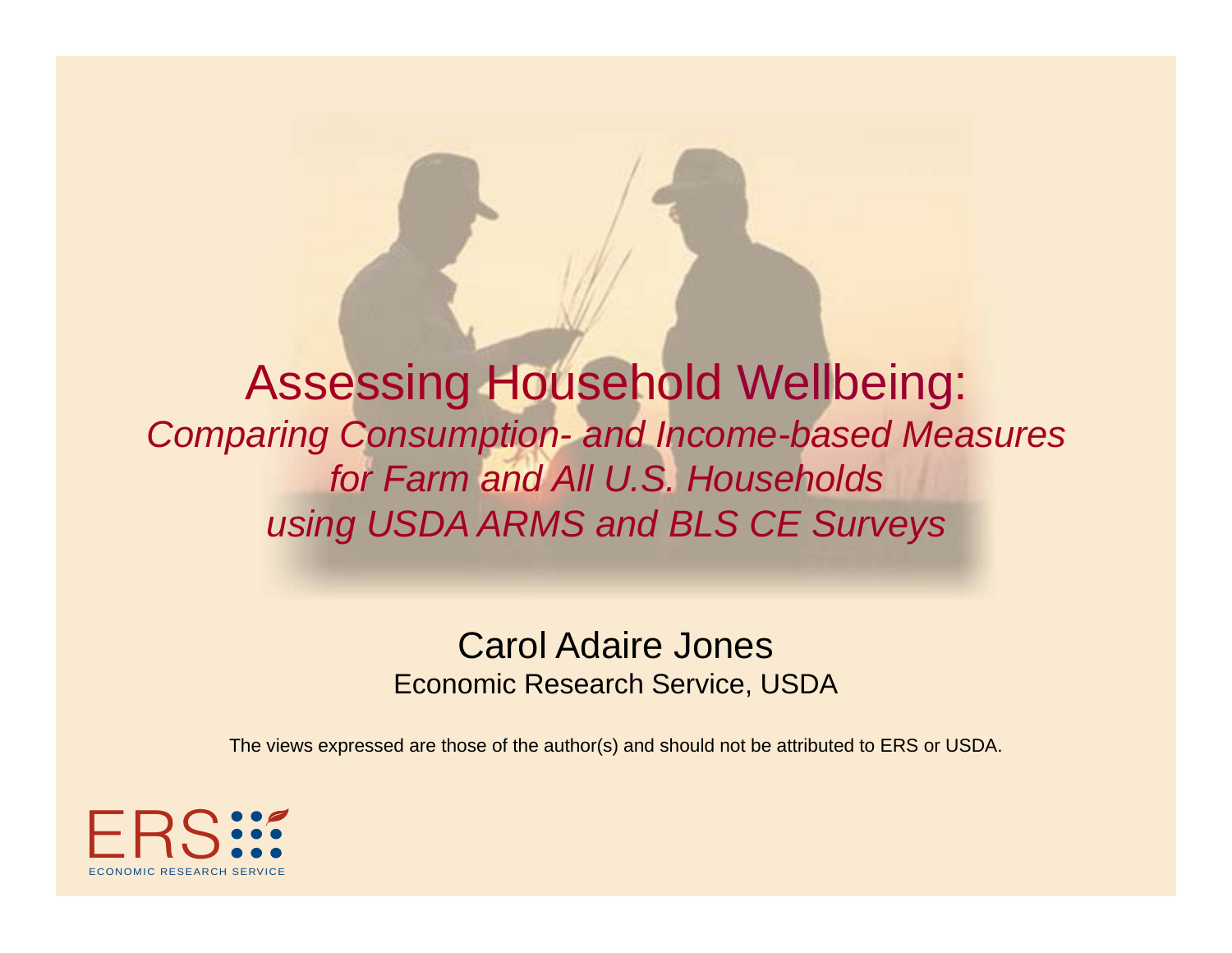## **Road map**

- $\bullet\,$  Project experience using CE data
	- –Research context and questions
	- –– Findings, products to date
	- Future plans
- Challenges and recommendations
	- – Project dimension context: time, geography and demography
	- Challenges in using CE data
	- –Desireable sample and data features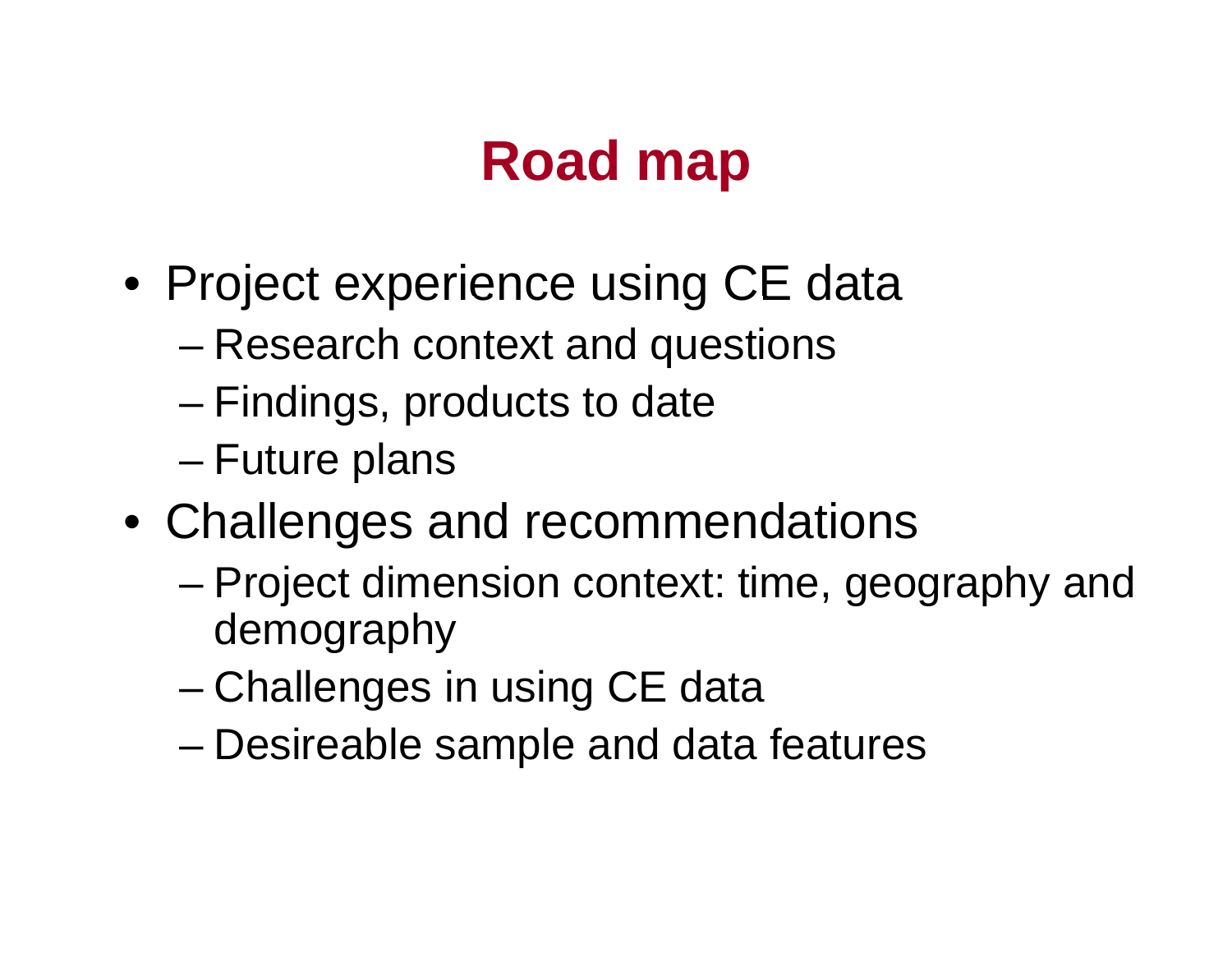## **Research context**

- ERS indicators and research program on farm household well-being
	- –– Major data resource: Agricultural Resource Management Survey
	- –– Historical focus: income, wealth indicators
- Recent projects have expanded focus, to include consumption and health.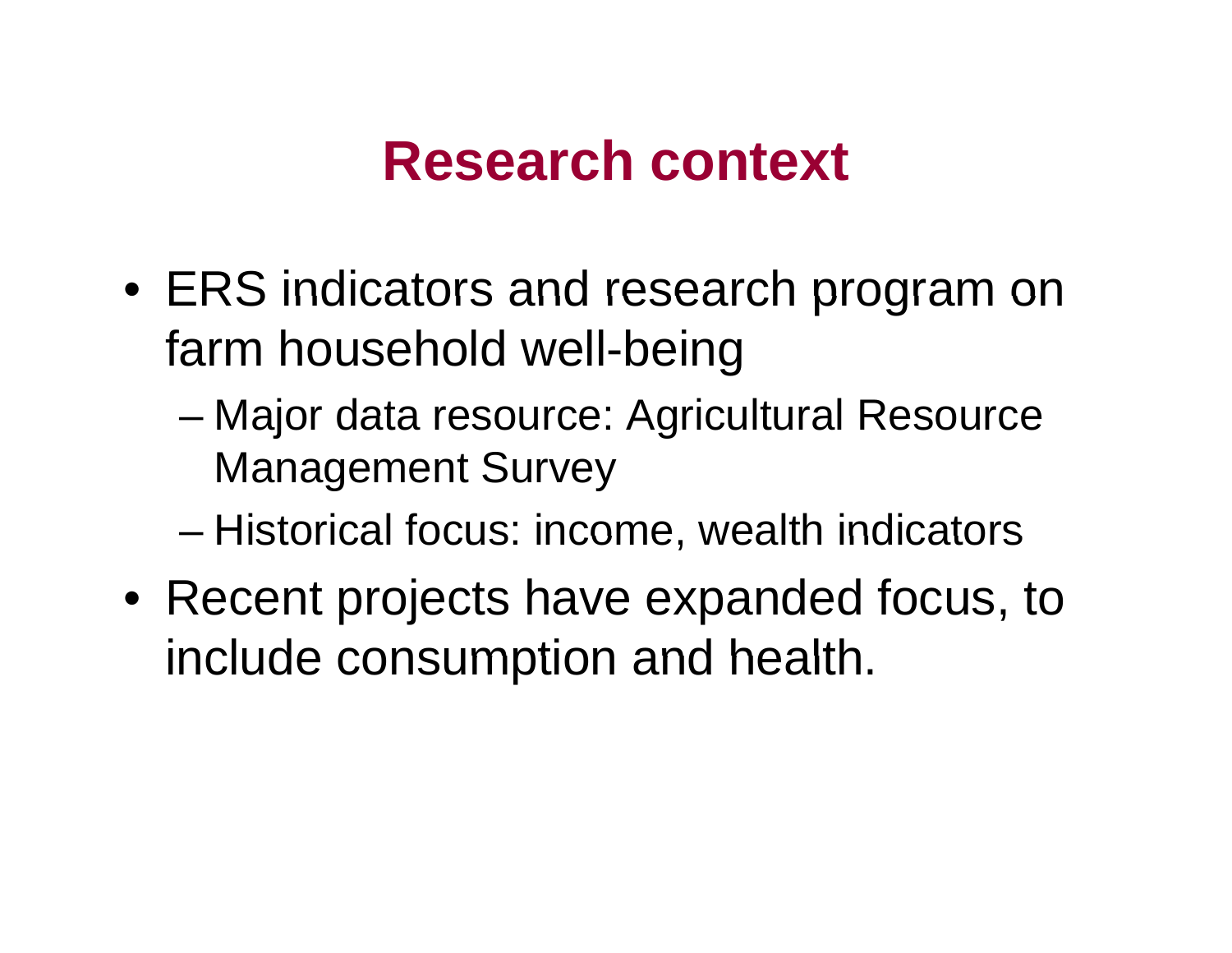# **Issue: Measuring relative well-being of farm and all U.S. households**

- $\bullet$ Q*uestion:* Does relative well-being differ using consumption and income measures?
	- – *Money income*: measure of resources
		- Most commonly used in developed countries
	- *Consumption*: measure of standard of living
		- $\bullet~$  Due to income smoothing to maintain standard of living over time, provides a better indicator of lifetime standard of living
- *Hypothesis:* they do differ, because past research indicates divergence greatest where:
	- Substantial share of resources is from other than money income, and/or
	- Income is highly variable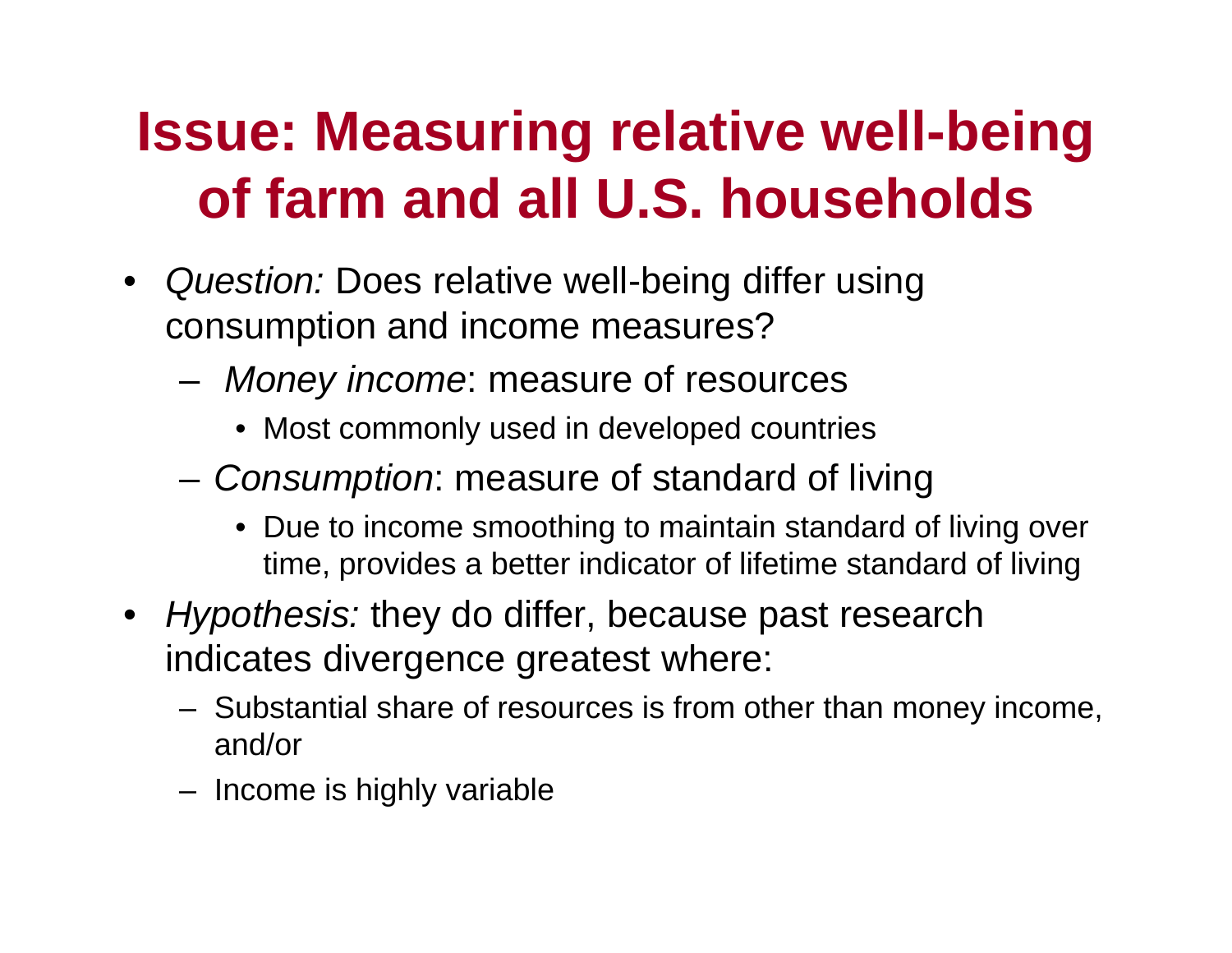# **Findings**

- Use of consumption measure, rather than expenditure proxy, makes a difference for farm hh: housing measures differ substantially.
- Income and consumption well-bein g measures tell different stories about relative well-being of farm and all U.S. households:
	- $-$  Comparing univariate distributions for two populations:
		- Income: farm households are better off (except at first decile) based on income, though income is more variable
		- Consumption: farm household well-being looks comparable
	- Comparing bivariate distributions for individual hh:
		- Income, a measure of household resources, is a less effective proxy for standard of living for individual farm households,
			- Particularly those that rely more heavily on farm income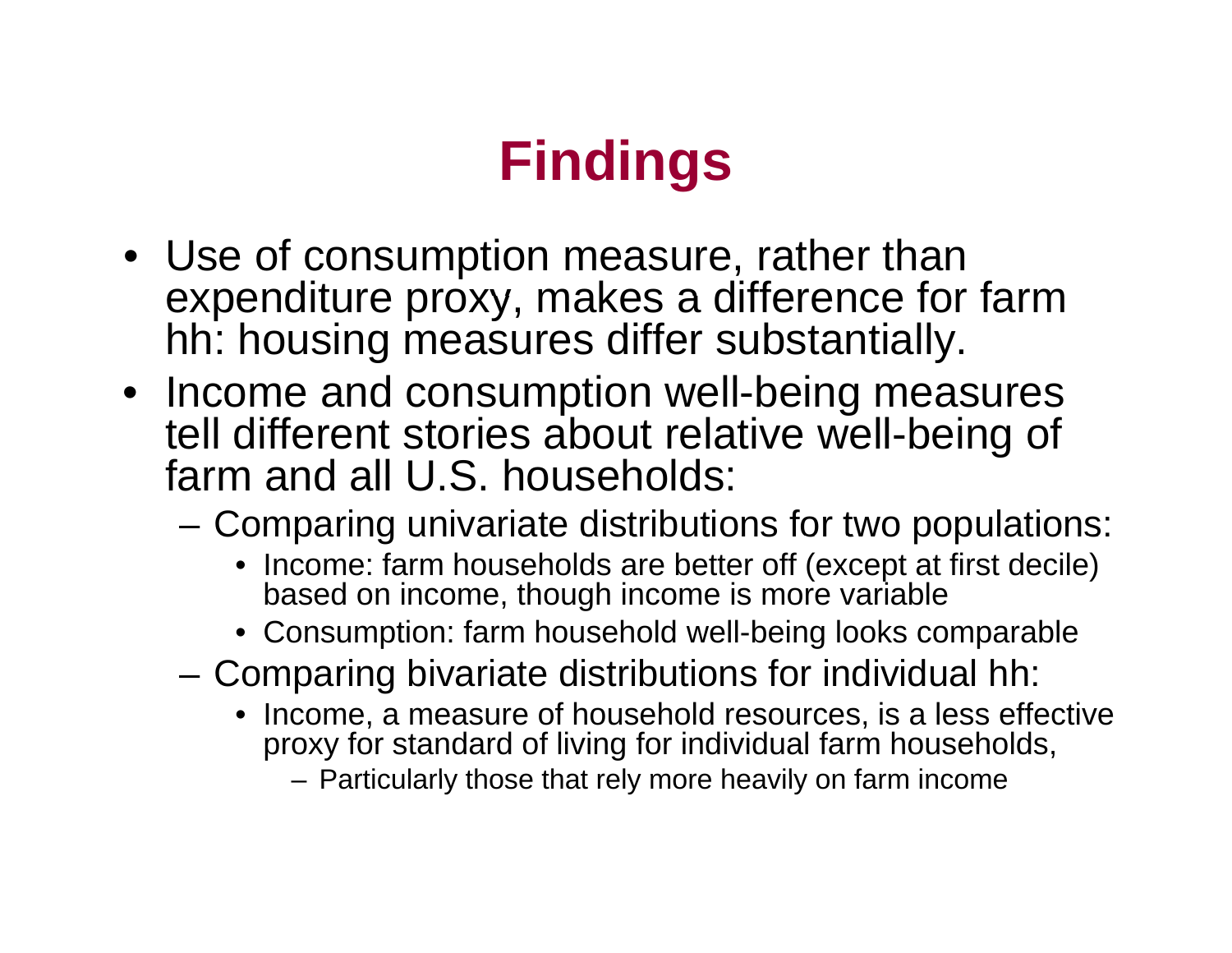### **Average consumption levels, unlike average expenditures, were comparable among farm and all U S households in 2006 U.S.**



Source: USDA, Economic Research Service using Agricultural Resource Management Survey 2006, and Bureau of Labor Statistics' Consumer Expenditure Survey, 2006.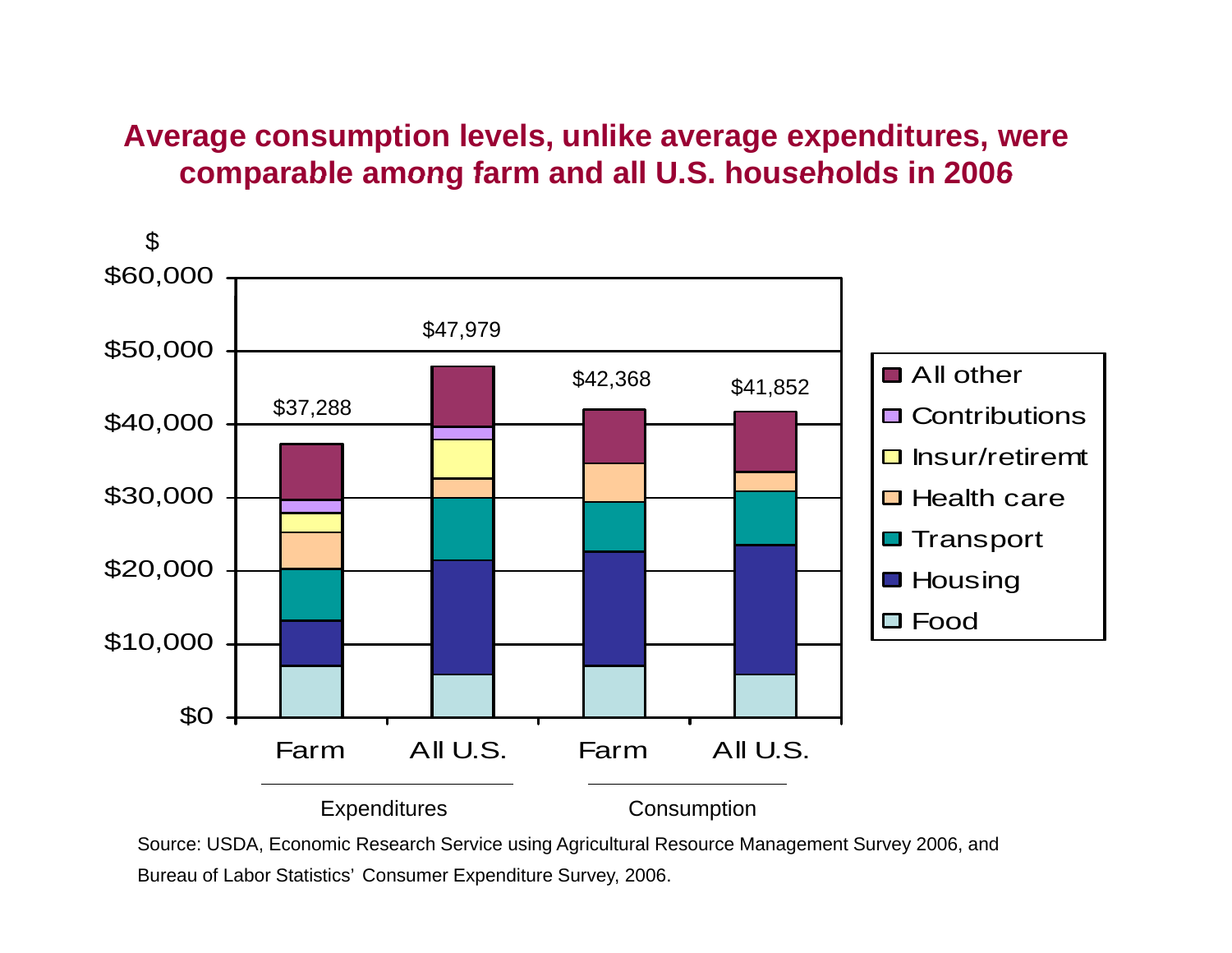### **In 2006, household incomes were higher for farm households relative to all U.S. households, at all deciles except the first**

Per-person equivalent-income



Source: USDA, Economic Research Service and National Agricultural Statistics Service's Agricultural Resource Management Survey, 2006 and Bureau of Labor Statistics' Consumer Expenditure Survey, 2006.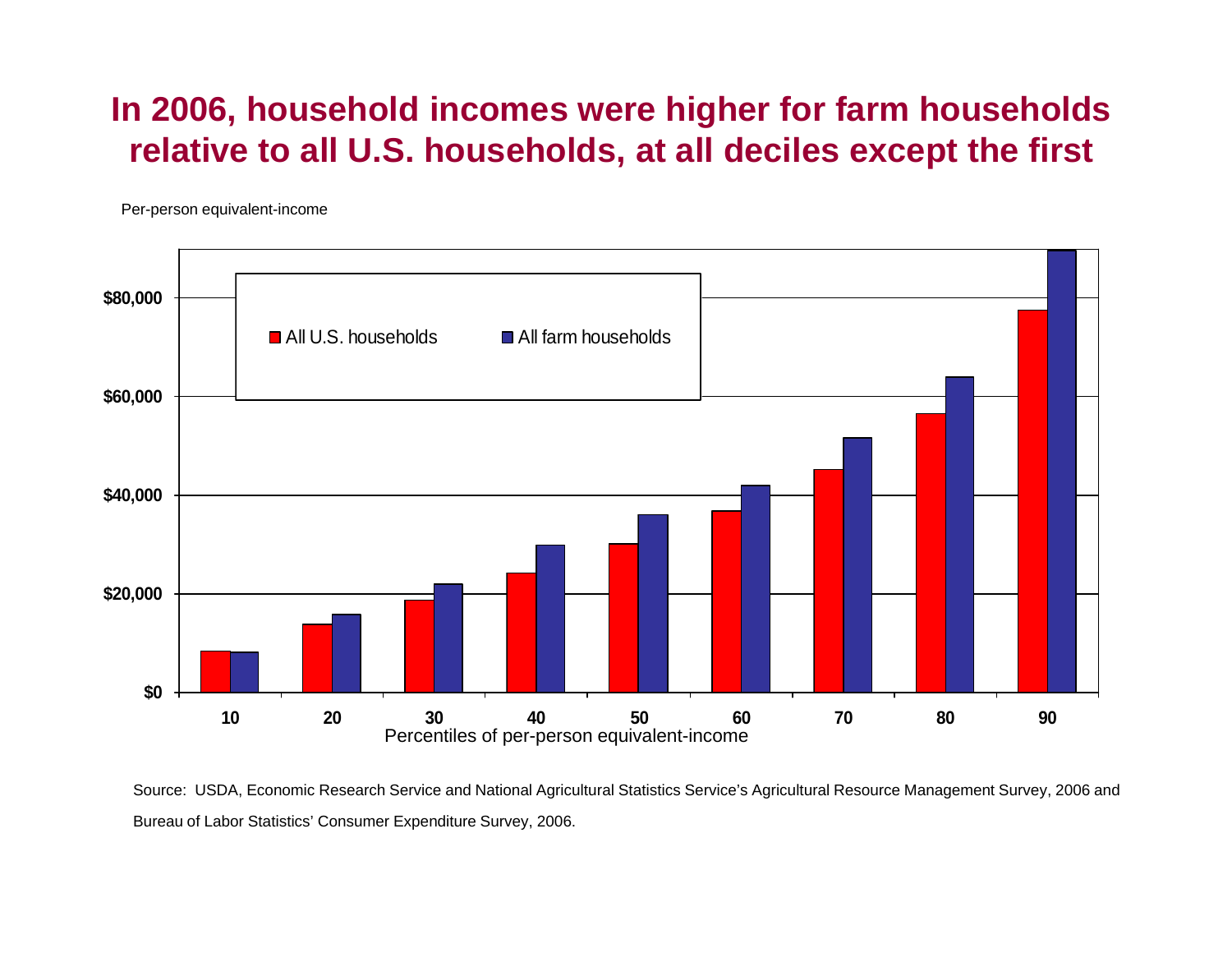### **In 2006, consumption levels were comparable for farm and all U S households U.S.**

Per-person equivalent-consumption



Source: USDA, Economic Research Service and National Agricultural Statistics Service's Agricultural Resource Management Survey, 2006 and Bureau of Labor Statistics' Consumer Expenditure Survey, 2006.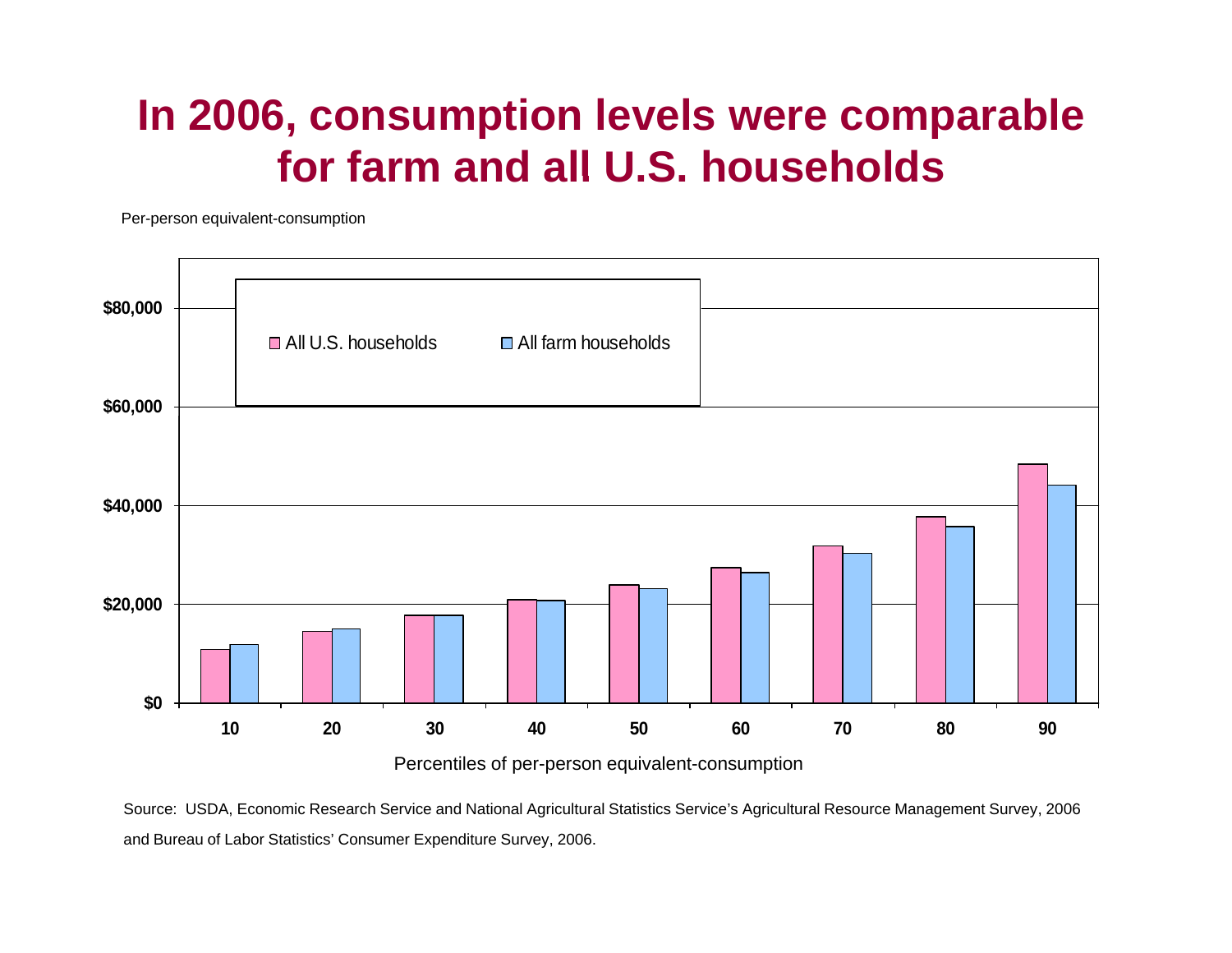### *Two-way distributions of household well-being:*  **lncome is a less effective proxy for consumption for farm households, 2006**

| <b>Farm operator households</b> |                         |    |    |    |     | All U.S. households |    |                         |    |    |     |  |
|---------------------------------|-------------------------|----|----|----|-----|---------------------|----|-------------------------|----|----|-----|--|
| Y-eq                            | <b>Consumption - eq</b> |    |    |    |     | Y-eq                |    | <b>Consumption - eq</b> |    |    |     |  |
| Quin-<br>tiles                  | 20                      | 40 | 60 | 80 | 100 | Quin-<br>tiles      | 20 | 40                      | 60 | 80 | 100 |  |
| 20                              | 38                      | 23 | 12 | 14 | 13  | 20                  | 57 | 21                      | 10 | 6  | 5   |  |
| 40                              | 28                      | 22 | 27 | 13 | 10  | 40                  | 27 | 31                      | 22 | 12 | 7   |  |
| 60                              | 18                      | 26 | 22 | 23 | 10  | 60                  | 12 | 28                      | 29 | 20 | 12  |  |
| 80                              | $\overline{7}$          | 17 | 25 | 23 | 28  | 80                  | 3  | 16                      | 27 | 33 | 21  |  |
| 100                             | 8                       | 11 | 15 | 27 | 38  | 100                 | 1  | $\overline{4}$          | 12 | 29 | 55  |  |

Note: Values in the cells are row percents, and sum to 100% across the row.

Source: USDA, Economic Research Service and National Agricultural Statistics Service's Agricultural Resource Management Survey, 2006 and Bureau of Labor Statistics' Consumer Expenditure Survey, 2006.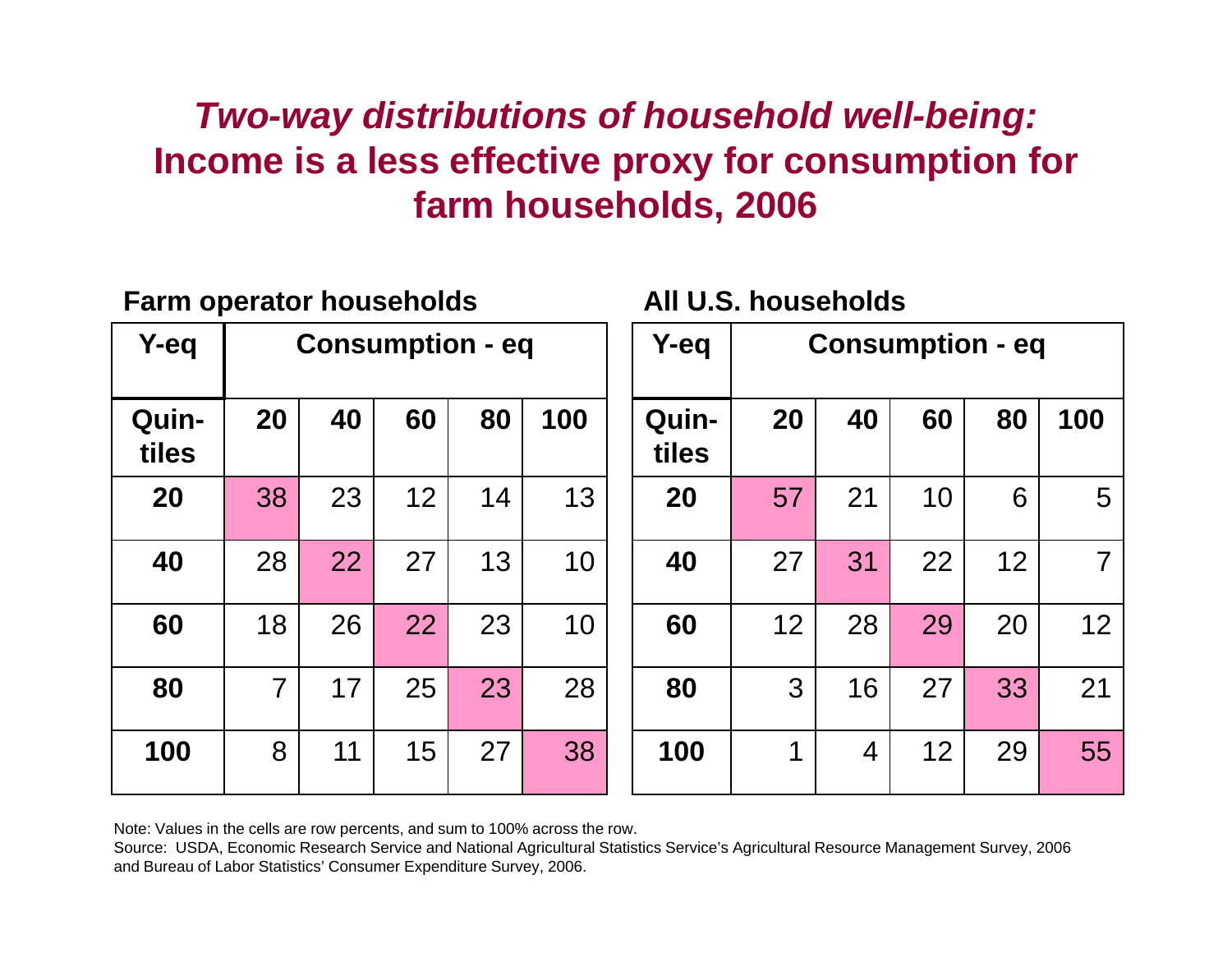## **Outputs to date**

- Presentations: *Agricultural and Applied Economics Association* 2009 annual meeting
- Publications:
	- Jones, Carol Adaire, Daniel Milkove, and Laura Paszkiewicz, *Measuring Farm Household Wellbeing: C i C ti d I M Comparing Consumption and Income Measures. ERR-91,* U.S. Dept. of Agri., Econ. Res. Serv., 2010. http://www.ers.usda.gov/Publications/ERR91/
	- Data Feature: "Measures of Farm Household Well-Being Tell Different Stories"**,** *Amber Waves*, 3/2010. (ERS' magazine for non-specialist readers.) http://www.ers.usda.gov/AmberWaves/March10/DataFeature/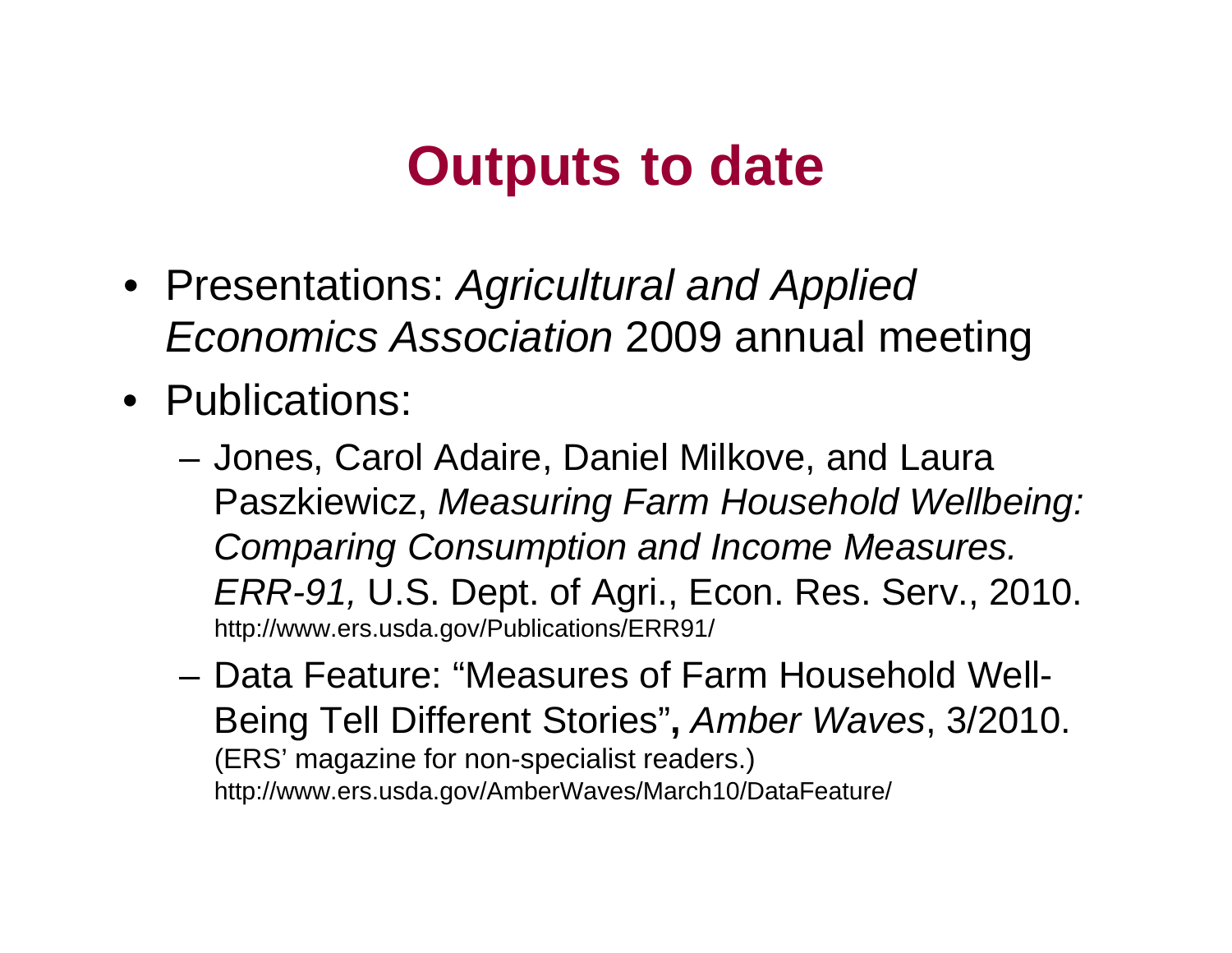## **Future goals**

- $\bullet\,$  Report consumption measure estimates for subsequent years – comparing farm to all U.S. households
	- – International interest in developing statistical standards for farm hh consumption reporting
- Conduct further statistical analysis
- Incorporate TAXSIM to calculate disposable income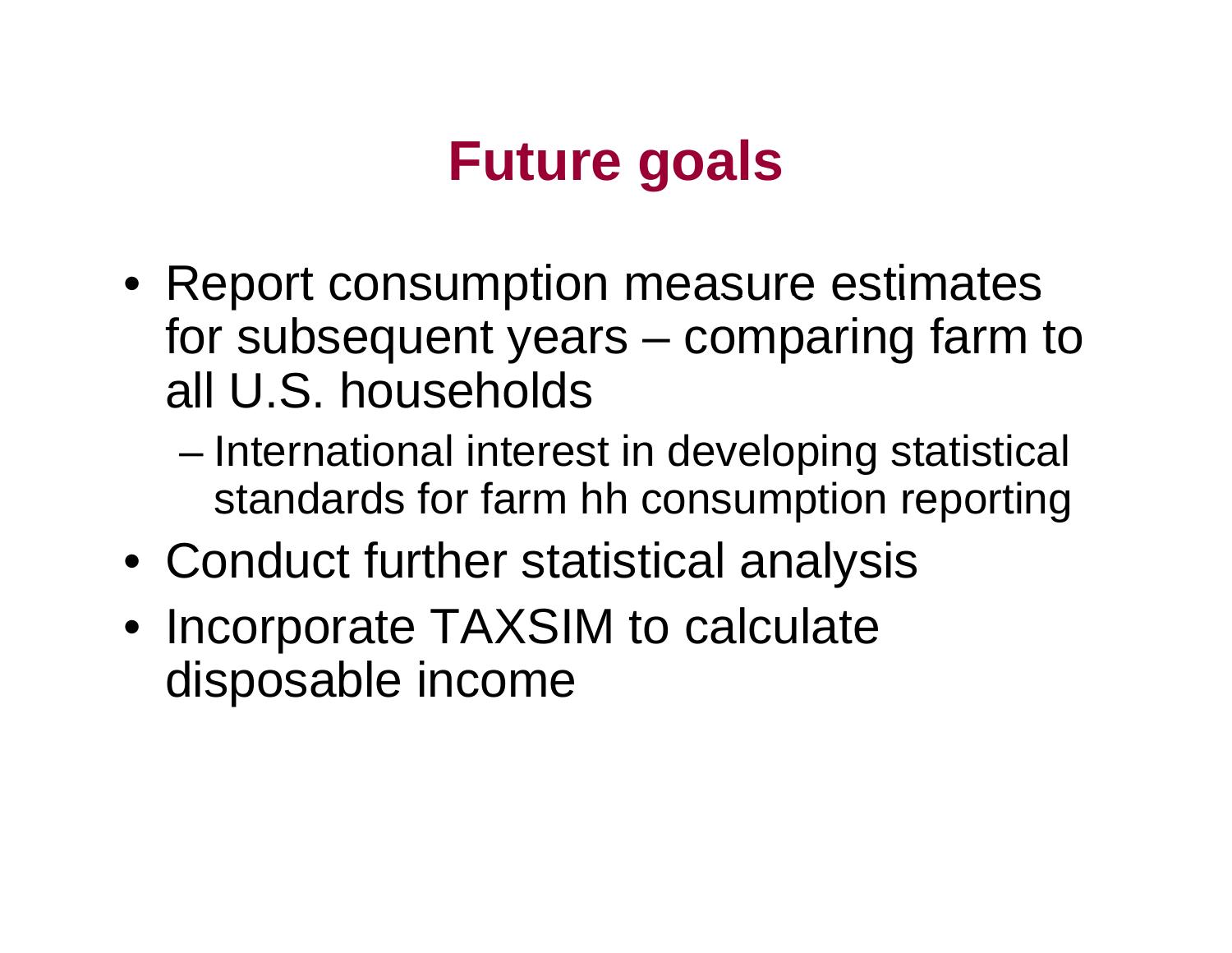# **International interest in farm household consumption measure**

- Wye City Group On Statistics on Rural Development and Agriculture Household Income
	- – Under aegis of U.N. Statistics Division, a group of international experts, mainly from national statistical agencies, focused on improving and expediting international standards development for statistical methodologies. [http://unstats.un.org/unsd/methods/citygroup/index.htm]
- The Global Strategy to Improve Agricultural and Rural Statistics, developed under the auspices of the U.N .Statistical Commission.
	- http://wiki.asfoc.ibge.gov.br/Default.aspx?AspxAutoDetectCookieSupport=1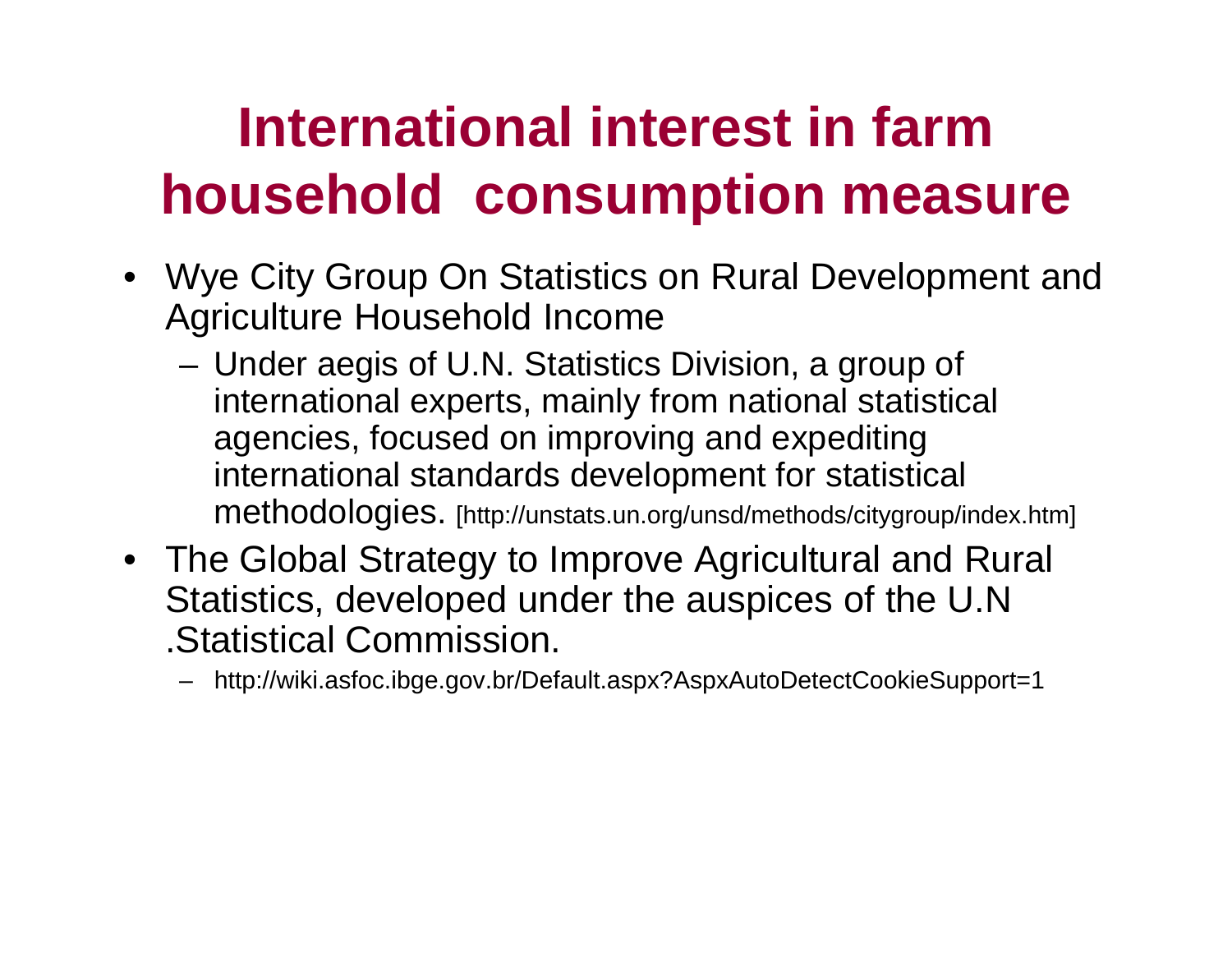## **Experience with CE data**

- CE Interview Survey micro data files
- Geography/demography dimensions:
	- – $-$  Reported results in the national level,
	- – *plus* created a farm household sub-sample to compare against ARMS farm households (though CE sample diverged from ARMS sample on key characteristics).
- Time period: CY 2006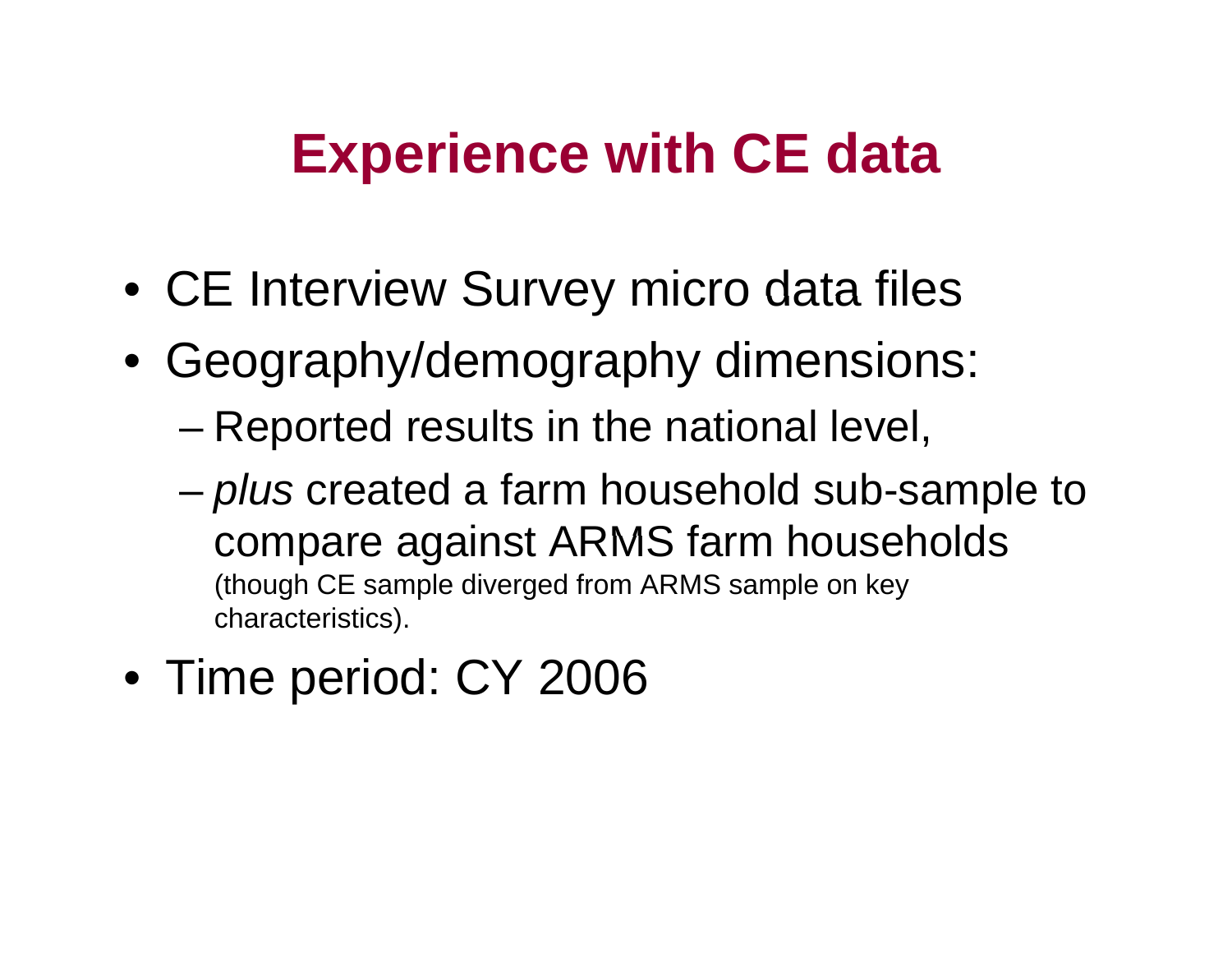#### **Challenges in using CE data CE -1**

- *Sample attrition and weighting* : Weights are provided on a quarterly basis.
	- –– Given sample attrition, the weights do not generate a nationally representative sample for CUs with complete panel data (across all quarterly interviews).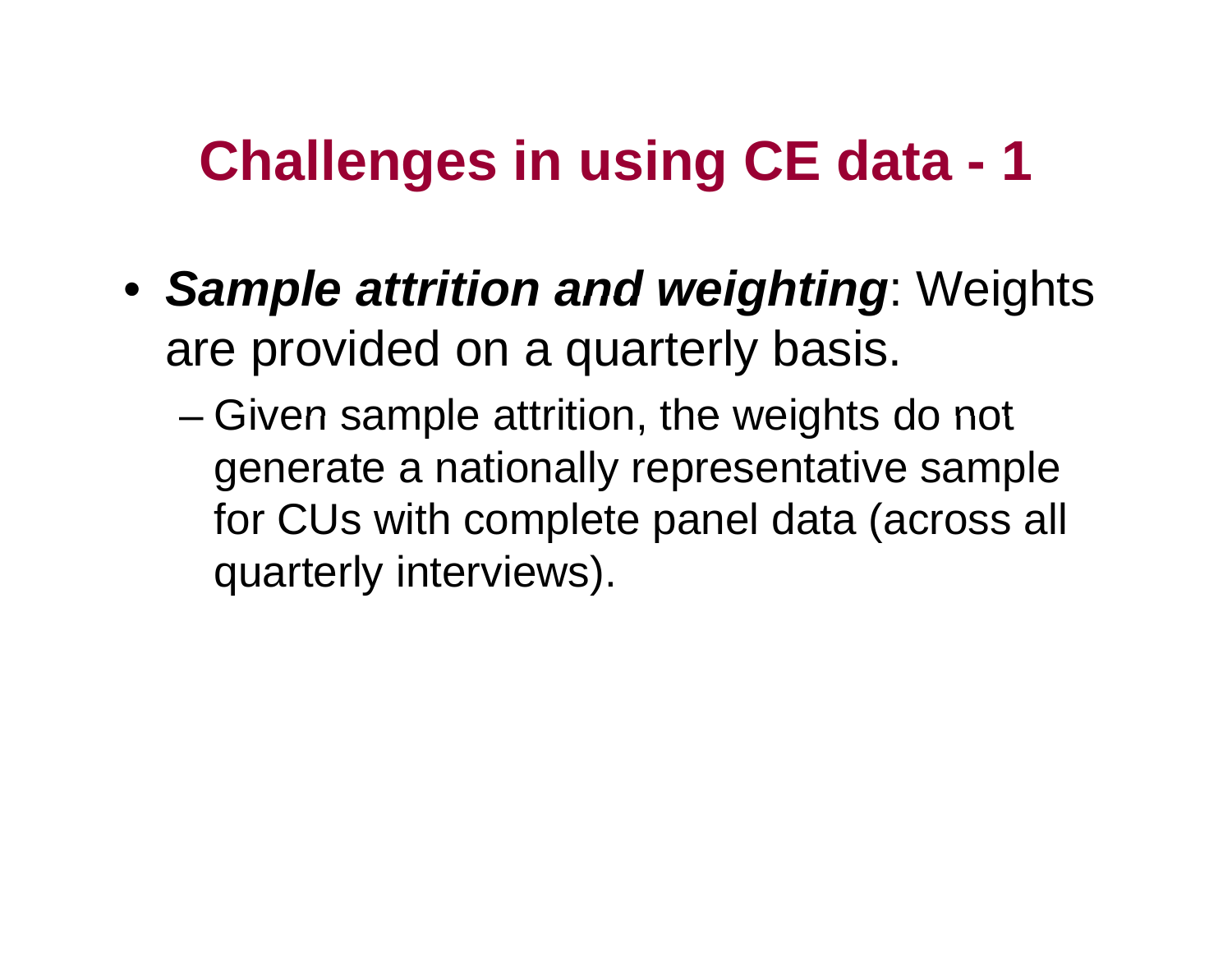#### **Challenges in using CE data CE -2**

• *Calculation of standard errors:* For analysis pooling all available quarterly observations, standard errors of annual expenditure estimates are calculated treating all observations as independent.